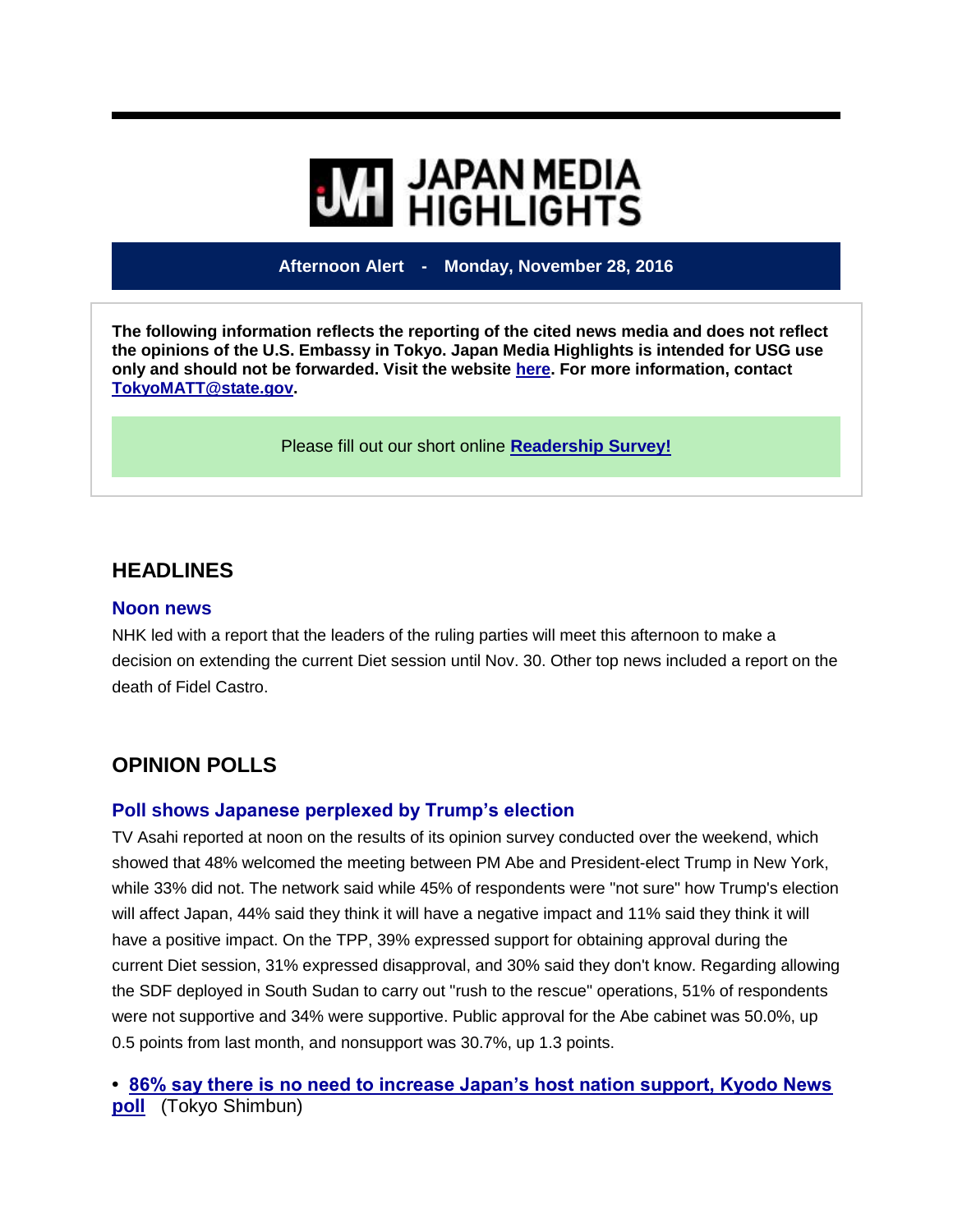- **• [Kyodo News opinion poll & results from Tokyo Shimbun](https://jmh.usembassy.gov/2016112810422/)** (Tokyo Shimbun)
- **• [56% say it is "not good" that Trump was elected U.S. president, Nikkei](https://jmh.usembassy.gov/2016112810413/)  [poll](https://jmh.usembassy.gov/2016112810413/)** (Nikkei)
- **• [Public understanding for key administration policies lacking, Nikkei](https://jmh.usembassy.gov/2016112810424/)  [poll](https://jmh.usembassy.gov/2016112810424/)** (Nikkei)

# **SECURITY**

#### **Trump administration to support Futenma relocation plan**

Sunday's Okinawa Times led with a report from Washington claiming that a draft document on the incoming Trump administration's foreign and security policies includes language supporting the plan to build the FRF off Camp Schwab. The draft, which was reportedly based on a recommendation by the Heritage Foundation and written by National Security Adviser-designate Michael Flynn, states: "We continue to support the present Okinawa Marines relocation plan that the U.S. and the Japanese governments are committed to…. Remarkable progress has been made in the FRF construction and the realignment and consolidation of existing bases and facilities." The document also mentions the incoming Republican administration's policy of enhancing the U.S. presence in Asia by steadily implementing the present force realignment initiatives, including the transfer of Marines to Guam and Hawaii from Okinawa. The draft will be finalized by the new secretary of defense.

In an accompanying article, the daily said that since many officials in the Trump transition team are supporters of the Marines, the chances are high that the draft will be adopted as is. According to a source close to Vice President-elect Pence, a strong proponent of strengthening the USMC, the transition team has no objections to the present Henoko plan financed by the Japanese government. The paper said that although it is highly unlikely that the next U.S. administration will conduct a review of the Futenma relocation plan, some Okinawa officials are calling for Governor Onaga to visit Washington at an early date to try to make that happen.

## **INTERNATIONAL**

- **• [Commentary: Trump adviser meeting pays off for Suga](https://jmh.usembassy.gov/2016112810410/)** (Nikkei Asian Review)
- **• [Corporate Japan warily eyes Trump's Mexico plans](https://jmh.usembassy.gov/2016112810399/)** (Nikkei Asian Review)
- **• [Editorial: Japan-ROK military intel accord will enhance deterrence against N.](https://jmh.usembassy.gov/2016112810372/)  [Korea](https://jmh.usembassy.gov/2016112810372/)** (The Japan News)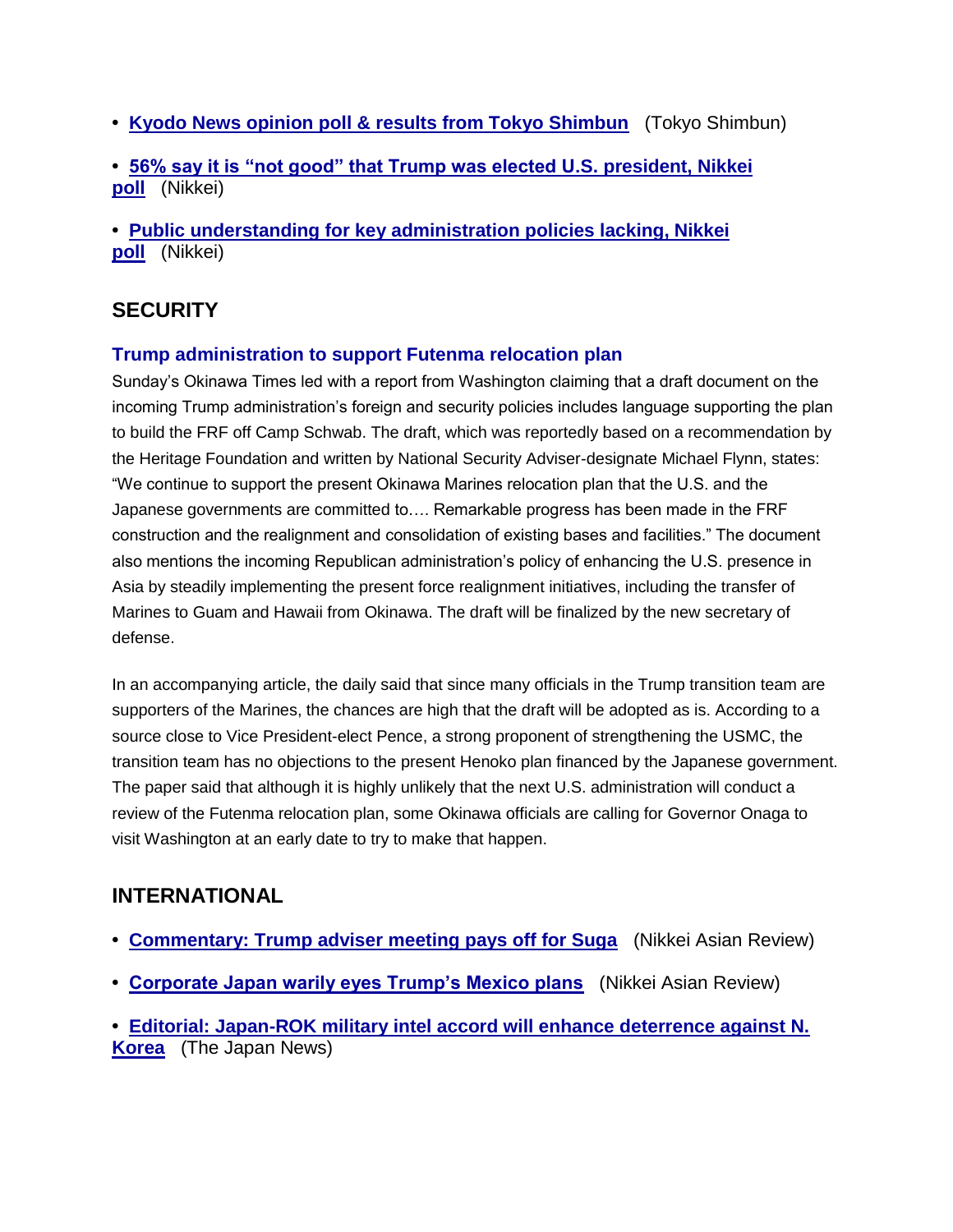**• [GOJ source: Japan, Russia vice foreign ministers held "unofficial" talks on Nov.](https://jmh.usembassy.gov/2016112810373/)  [16](https://jmh.usembassy.gov/2016112810373/)** (Yomiuri)

**• [LDP exec: Russia's attitude on northern territories appears to have](https://jmh.usembassy.gov/2016112810409/)  [changed](https://jmh.usembassy.gov/2016112810409/)** (The Japan News)

**• [Japan, Russia to strengthen ties by encouraging mutual tourism](https://jmh.usembassy.gov/2016112810383/)** (Nikkei Asian Review)

**• [Ivanka as ambassador? Tabloid speculation shows deep domestic interest](https://jmh.usembassy.gov/2016112810361/)  [despite unlikely post](https://jmh.usembassy.gov/2016112810361/)** (The Japan Times)

# **ECONOMY**

**• [Gist of interpellations at Upper House special committee on TPP, Nov.](https://jmh.usembassy.gov/2016112810360/)  [24](https://jmh.usembassy.gov/2016112810360/)** (Tokyo Shimbun)

**• [Deputy CCS says Japan will not enter into bilateral trade talks with U.S.](https://jmh.usembassy.gov/2016112810365/)  [easily](https://jmh.usembassy.gov/2016112810365/)** (Nikkei)

- **• [Abe vows to win TPP ratification](https://jmh.usembassy.gov/2016112810381/)** (The Japan News)
- **• [Japan forced to rethink TPP strategy](https://jmh.usembassy.gov/2016112810419/)** (The Japan News)

**• [CCS Suga: Japan to lead efforts to persuade U.S. to remain in TPP](https://jmh.usembassy.gov/2016112810408/)** (Tokyo Shimbun)

**• [U.S. withdrawal from TPP to require drastic review of TPP budget](https://jmh.usembassy.gov/2016112810382/)  [allocations](https://jmh.usembassy.gov/2016112810382/)** (Tokyo Shimbun)

**• [Editorial: Trump's intention to pull U.S. out of TPP the wrong decision](https://jmh.usembassy.gov/2016112810370/)** (The Japan News)

**• [Cartoon: Abe and the TPP](https://jmh.usembassy.gov/2016112810398/)** (Asahi)

**• [Japanese farming reforms take aim at co-ops' shortcomings](https://jmh.usembassy.gov/2016112810386/)** (Nikkei Asian Review)

**• [Keeping reform plans on track key for Japan's farm sector](https://jmh.usembassy.gov/2016112810387/)** (Nikkei Asian Review)

- **• [Editorial: Zen-Noh reform requires determined effort from all concerned](https://jmh.usembassy.gov/2016112810371/)  [parties](https://jmh.usembassy.gov/2016112810371/)** (The Japan News)
- **• [Tokyo eyes 'womenomics' gains from tax move](https://jmh.usembassy.gov/2016112810415/)** (Nikkei Asian Review)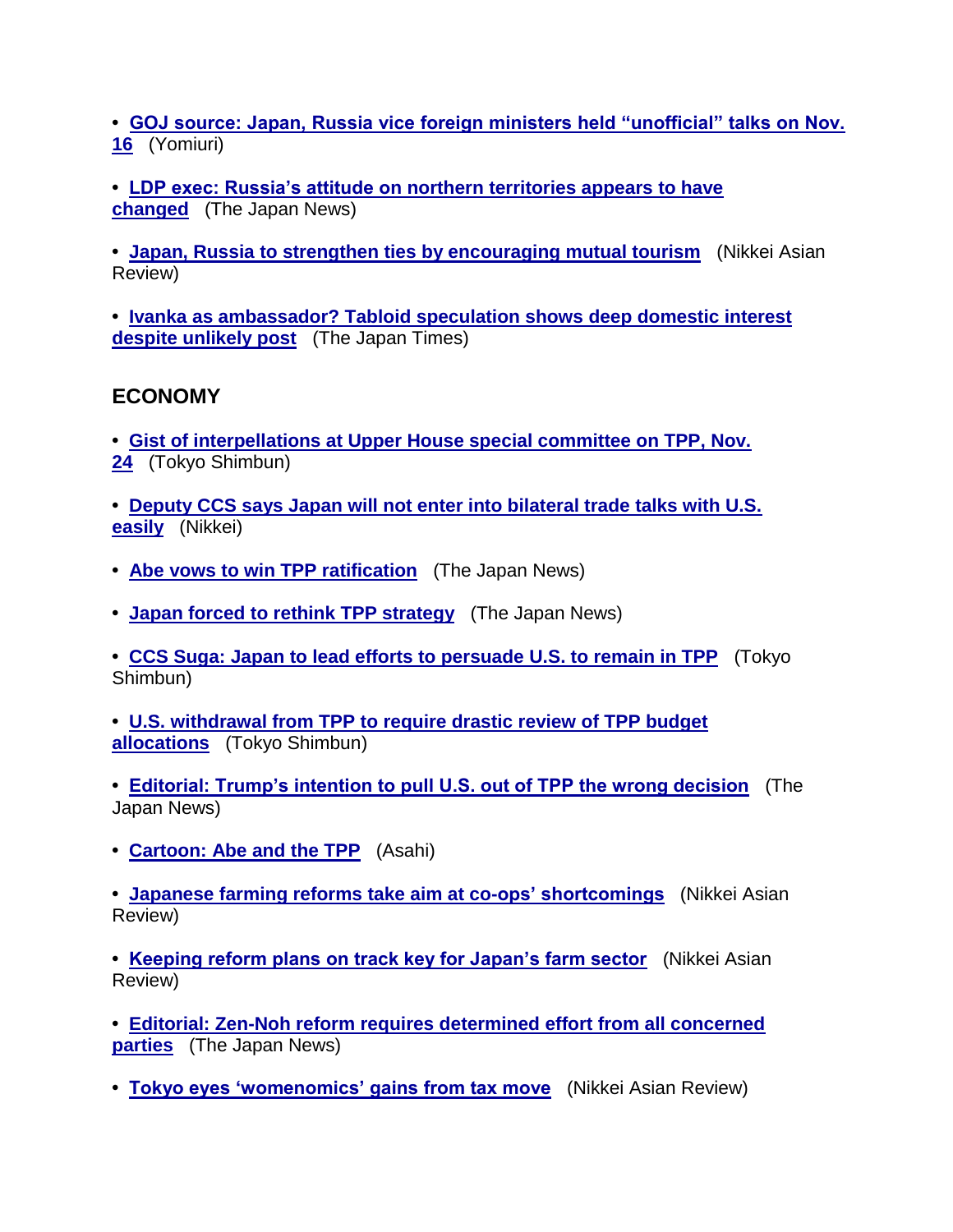- **• [LDP agrees on 1.5 mil. yen income cap for spousal tax deduction](https://jmh.usembassy.gov/2016112810390/)** (Kyodo News)
- **• [Fukushima decommissioning costs to soar](https://jmh.usembassy.gov/2016112810385/)** (Nikkei Asian Review)

**• [Overwork sanctioned by both firms and unions, with dim prospects for state](https://jmh.usembassy.gov/2016112810366/)  [intervention: expert](https://jmh.usembassy.gov/2016112810366/)** (The Japan Times)

## **+POLITICS**

- **• [Prime minister's schedule on November 27](https://jmh.usembassy.gov/2016112810380/)** (Nikkei)
- **• [Prime minister's schedule on November 26](https://jmh.usembassy.gov/2016112810379/)** (Nikkei)
- **• [Prime minister's schedule on November 25](https://jmh.usembassy.gov/2016112810378/)** (Nikkei)
- **• [Prime minister's schedule on November 24](https://jmh.usembassy.gov/2016112810347/)** (Nikkei)
- **• [Prime minister's schedule on November 22–23](https://jmh.usembassy.gov/2016112810345/)** (Nikkei)
- **• [Prime minister's schedule on November 21–22](https://jmh.usembassy.gov/2016112810343/)** (Nikkei)

**• Japan aims to curb new debt [in fiscal 2017 as spending edges up](https://jmh.usembassy.gov/2016112810392/)** (Nikkei Asian Review)

- **• [Corporate donations help Japan's LDP to top party revenue ranking in](https://jmh.usembassy.gov/2016112810388/)  [2015](https://jmh.usembassy.gov/2016112810388/)** (Nikkei Asian Review)
- **• [Japan's 3 Megabank Groups Resume Donations to LDP](https://jmh.usembassy.gov/2016112810418/)** (Jiji Press)
- **• [Japan quietly prepares for worst from North Korea](https://jmh.usembassy.gov/2016112810411/)** (Nikkei Asian Review)
- **• [Editorial: Japan-S. Korea intelligence pact will help counter N. Korea nuclear](https://jmh.usembassy.gov/2016112810374/)  [threat](https://jmh.usembassy.gov/2016112810374/)** (The Mainichi)
- **• [Editorial: Japan-ROK military intel accord will enhance deterrence against N.](https://jmh.usembassy.gov/2016112810372/)  [Korea](https://jmh.usembassy.gov/2016112810372/)** (The Japan News)
- **• [Russian naval chopper approaches Senkaku Islands](https://jmh.usembassy.gov/2016112810357/)** (Mainichi)

**• [Editorial: Upcoming base return does little to reduce burden on Okinawa](https://jmh.usembassy.gov/2016112810406/)** (The Asahi Shimbun)

**• [Top MSDF officer exerted pressure over selection of next helicopters](https://jmh.usembassy.gov/2016112810340/)** (Kyodo News)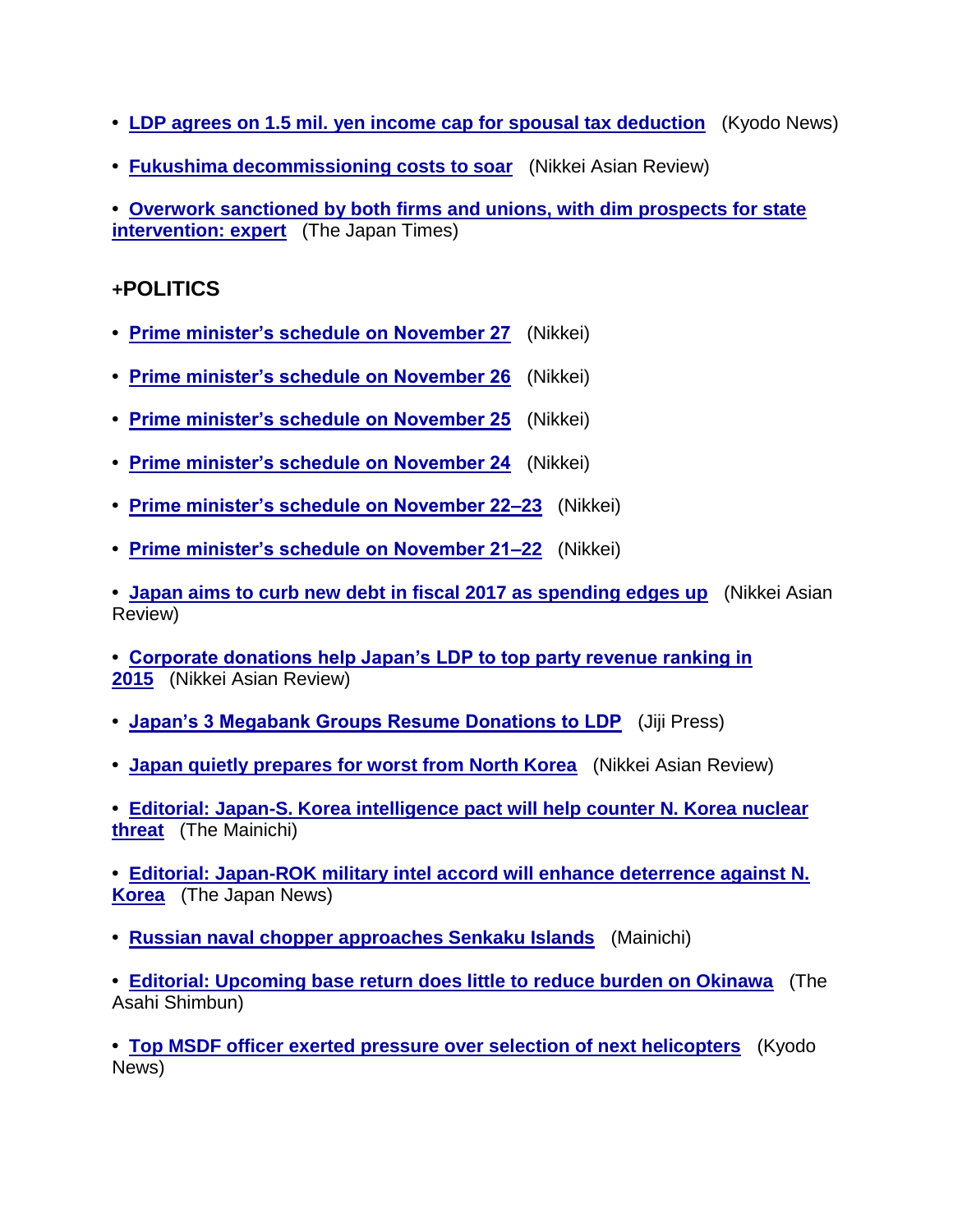- **• [GSDF cyberattacked](https://jmh.usembassy.gov/2016112810384/)** (Sankei)
- **• [Tenure of Chief of Staff of Joint Staff Katsutoshi Kawano extended by six](https://jmh.usembassy.gov/2016112810356/)  [months](https://jmh.usembassy.gov/2016112810356/)** (Mainichi)

**• [SDF recruitment flyer calls Defense Minister Inada "not dependable"](https://jmh.usembassy.gov/2016112810405/)** (Kyodo News)

**• [U.S. airman arrested in Okinawa for DUI](https://jmh.usembassy.gov/2016112810396/)** (Okinawa Times)

## **SOCIETY**

- **• [Japan leaves unapproved asylum seekers and kids born in-country with dire](https://jmh.usembassy.gov/2016112810369/)  [choices](https://jmh.usembassy.gov/2016112810369/)** (The Japan Times)
- **• [Refugee Applications in Japan Jan.-Sept. Exceed 7,900](https://jmh.usembassy.gov/2016112810402/)** (Jiji Press)

# **TV PROGRAMS**

### **Ruling official vows to obtain Diet approval for TPP**

NHK's "Nichiyo Toron" featured a live debate by policy affairs chiefs of major political parties on key agenda items in the ongoing Diet session, including pension reform, the TPP, and "rush to the rescue" operations by SDF personnel in South Sudan. In response to opposition representatives' insistence that the GOJ should give up on enacting the TPP legislation given that President-elect Trump has made clear his intention to withdraw from the regional free trade deal, LDP Policy Research Council Chairperson Motegi emphasized the importance of obtaining parliamentary approval during the current Diet session to demonstrate Japan's strong commitment to advancing free trade and reining in protectionism irrespective of the next U.S. administration's trade policy.

#### **Panama Papers**

Sunday evening's "NHK Special" reported on the Panama Papers, saying it was found that the names of more than 700 Japanese nationals, including CEOs, lawyers, doctors, and former diplomats, were included in the documents. When NHK participated in a project led by the International Consortium of Investigative Journalists (ICIJ) in June, it discovered the existence of an enormous amount of files pertaining to Japan. The program contacted the Japanese nationals included in the Panama Papers and discovered that their personal information had been stolen and sent to Hong Kong to create paper companies. The program also reported on the "alchemy" of powerful leaders and how they worked with journalists.